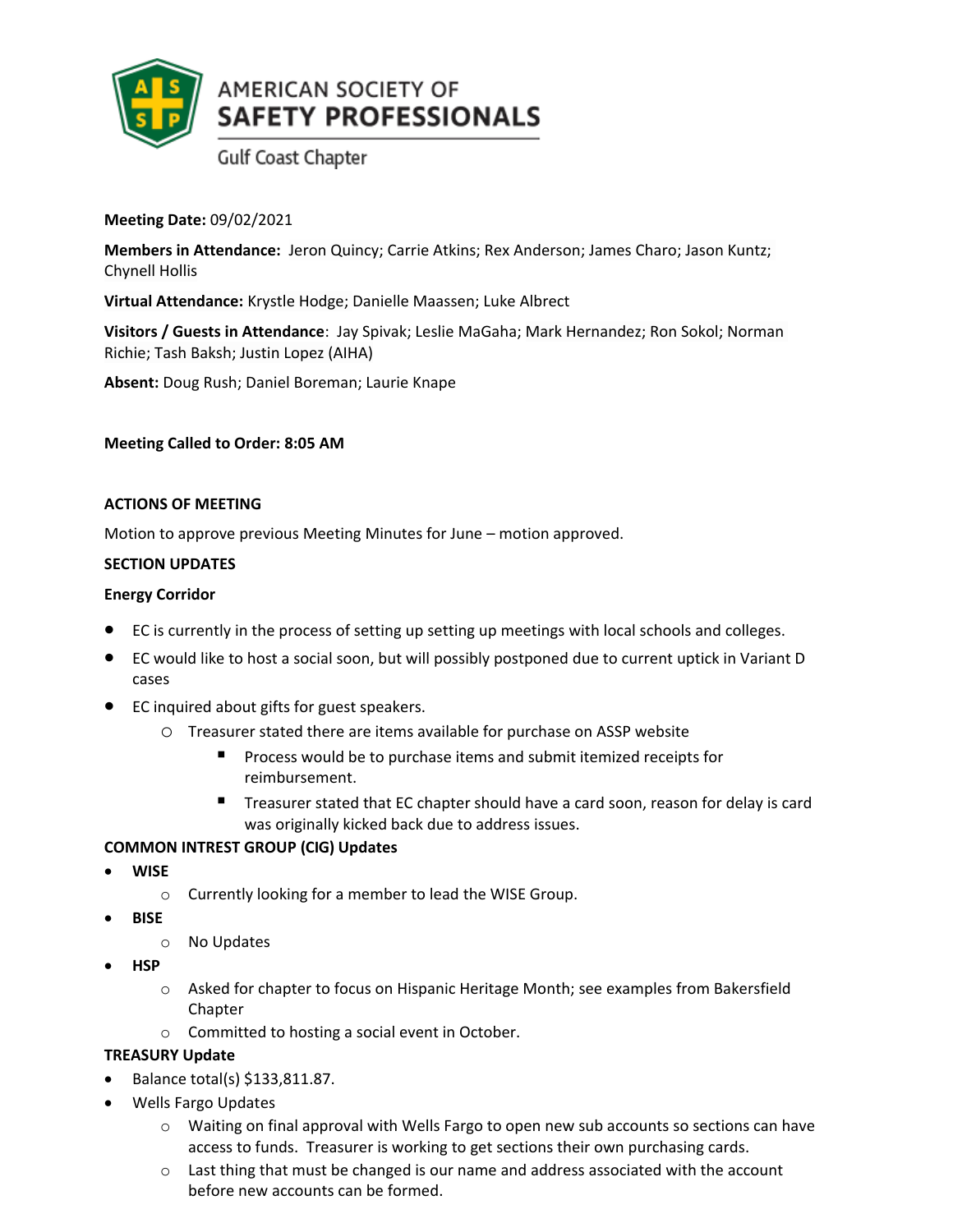- $\circ$  Treasurer to continue to address specific requests (for expenditures) on an as needed basis. There are forms that must be filled out as a matter of record.
- 2021 Tax Submission
	- $\circ$  We did not generate an income of more than 50 K. When we don't meet that ceiling, society files our taxes for us. The situation was the exact same last year.

### **COMMUNICATION**

- EXCOM members were reminded that if anyone wants to make announcements on the social media accounts, please reach out to Krystal and let her know.
- Krystal announced to group (and will send out an email) that she'll be handling the newsletter in Danielle's absence.
- Carrie to send Krystal a registration and sponsorship link to share thru the newsletter for PDC
- A request was suggested that EXCOM members submit at least 1 idea (per year) for a newsletter section and send it to Krystal; for inclusion in the newsletter.
	- o Ron Sokol committed to providing an article a quarter; concerning regulatory updates.
- A member asked if space could be sold within the newsletter to vendors / service providers
	- $\circ$  VP of Communications committed to drawing up a proposal for it. Proposal (s) on pricing by space in the newsletter will be provided at the next EXCOM meeting.

### **MEMBER SERVICES**

- Updates were provided for 2022 PDC Planning. Currently members services is working on a survey of the GC chapter, to get handle on where people are located, i.e., Location vs General Chapter Meetings and/or Conferences if members want to attend a General Chapter Meeting in person or PDC events.
- 2022 PDC is tentatively scheduled for April 22nd of next year.
	- Current locations under consideration are the Omni, the Woodlands and Hobby Marriott South.
	- Member Services stated they are still in the pre planning stages (PDC 2022) but will be ready by October to begin firming things up (Locations, Registration Forms, Sponsorship Forms, Payment Services, Roles and Responsibilities, etc..)
	- Programs (Chair) will provide a spreadsheet on who is / will be presenting.
- VP of Members Services asked that each EXCOM member attempt to provide at least 3 sponsors for the event. Its OK to reach outside our "bubble" for sponsors.
	- $\circ$  Member Services committed to providing a list of possible sponsors for EXCOM members to call upon. EXCOM members asked to be on the lookout emails from Member Services for the PDC sponsorship.

### **PROGRAMS**

- Speakers have been confirmed thru to December. Topics and presenters have been confirmed.
- Presentation(s) will need to be capable of being provided both in person and /or virtual capable.
- EXCOM will look to split speakers as well as topics with AIHA for Chapter Meetings.

### **STUDENT AFFAIRS**

- There are a lot of things to do on with Student Affairs this year.
- Cindy Lewis is moving to Arkansas, so a replacement will need to be found.

### **GOVERNMENT AFFAIRS**

• Government Affair report outs were postponed in lieu of presenter from OSHA covering recent events and upcoming government affairs related issues.

### **PRESIDENT**

- Common Interest Groups (CIG) support WISE Chair needed ASAP. Current Chair has submitted resignation. A new WISE Chairperson is currently being sought out.
- Section Support
	- Chapter will be more than happy to pay for Section Social Events, if sections will volunteer to